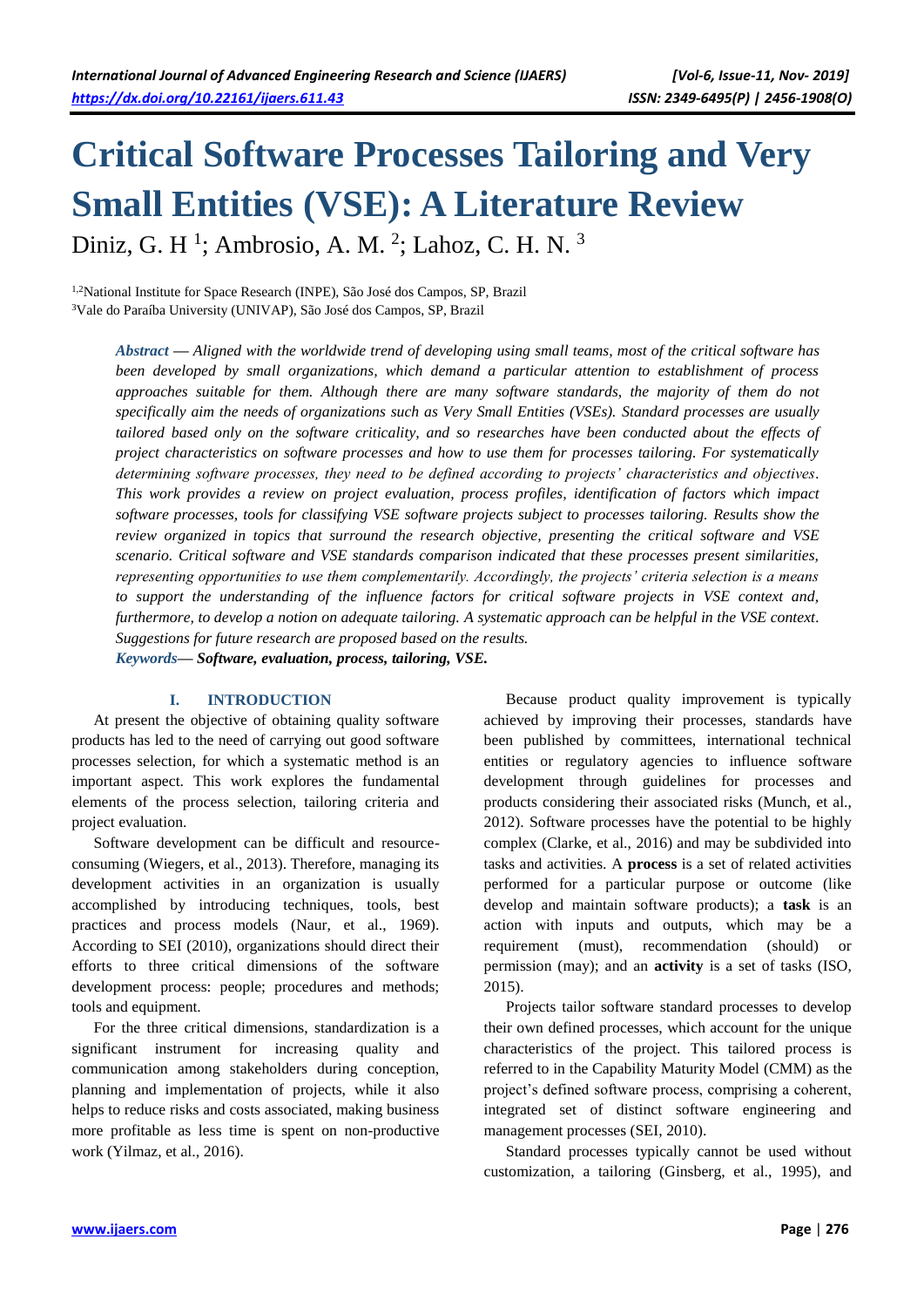although the need to tailor software processes to specific project requirements is widely accepted, the way of doing it is frequently unclear (Kalus, et al., 2013). The European Cooperation for Space Standardisation (ECSS) (2017a) and National Aeronautics and Space Administration (NASA) (2017) recommend tailoring their standard processes based on the software criticality level (ECSS, 2017b), and it is under responsibility of each organization to eventually select other criteria to indicate the risk that the project is prepared to take and the extent to which the processes are made applicable. Research (Kalus, et al., 2013) has been conducted on the effects of project factors for the resulting software process and how to use this knowledge to choose the ones to be considered for processes tailoring.

Process tailoring needs to be performed in a thoughtful and disciplined manner. Interpreting the standard terminology (i.e. documents, processes, activities, tasks, roles and artifacts) in such way that each organization understands is not a trivial task. Tailoring the selected processes to the project specificities requires criteria for evaluating the relevance of the activities to the overall project needs. The subset of applicable processes selected through project classification can vary, depending mainly on factors such as type, size, complexity and phase of the project being addressed.

Since the set of all possible software is very large, a set of processes suitable for use by all potential organizations and projects would be either excessively general or complex, and also difficult to apply. Consequently, different initiatives have taken place considering the software environments.

The objective of this research work is to perform a literature review on approaches for process selection applicable to critical software projects in Very Small Entities (VSE). The literature review aims to compare the VSE practices to the more consolidated critical software literature, and to explore the systems complexity environment where both intersect, by reviewing concepts related to identification of specific criteria that influence software projects and their implications on processes considering the typical resources limitations of VSE.

## **II. METHOD**

Research method comprises bibliographic research with qualitative analysis for background and studies review. Background review comprises two topics: VSE and software criticality. And, complementarily, studies review can be grouped also in two topics: critical software processes tailoring and software process in VSE. The research outline is shown in *Fig. 1*.



*Fig. 1: Research outline*

## *2.1 Background review*

The *Background review* provides the foundation to situate the context to which this work has been addressed, comprising two topics: VSE and software criticality.



*Fig. 2: Background review*

In this work, the VSE contents come from ISO/IEC 29110; and, for software criticality, from ECSS material, which is based on ISO 9000 family of documents (which addresses various aspects of quality management), as well as on *ISO/IEC/IEEE 12207 - Systems and software engineering – Software life cycle processes* (an international standard for software lifecycle processes) and *ISO/IEC 15504 - Information technology – Process assessment*, also termed *Software Process Improvement and Capability dEtermination (SPICE)* (derived from ISO/IEC 12207 and from maturity models like CMM). The main sources of standards material are:

- ECSS-E-ST-40C. Space Engineering Software.
- ECSS-Q-ST-80C-Rev.1. Space product assurance - Software product assurance.
- ECSS-Q-HB-80-02-Part1A. Space product assurance – Software process assessment and improvement – Part 1: Framework.
- ECSS-Q-HB-80-02-Part2A. Space product assurance – Software process assessment and improvement – Part 2: Assessor Instrument.
- ISO/IEC. (2011a). ISO/IEC 29110-4-1 Software engineering — Lifecycle profiles for Very Small Entities (VSEs) — Part 4-1: Profile specifications: Generic profile group.
- ISO/IEC. (2011). ISO/IEC TR 29110-5-1-2. Software Engineering - Lifecycle Profiles for Very Small Entities (VSEs) - Part 5-1-2: Management and engineering guide: Generic Profile Group: Basic Profile.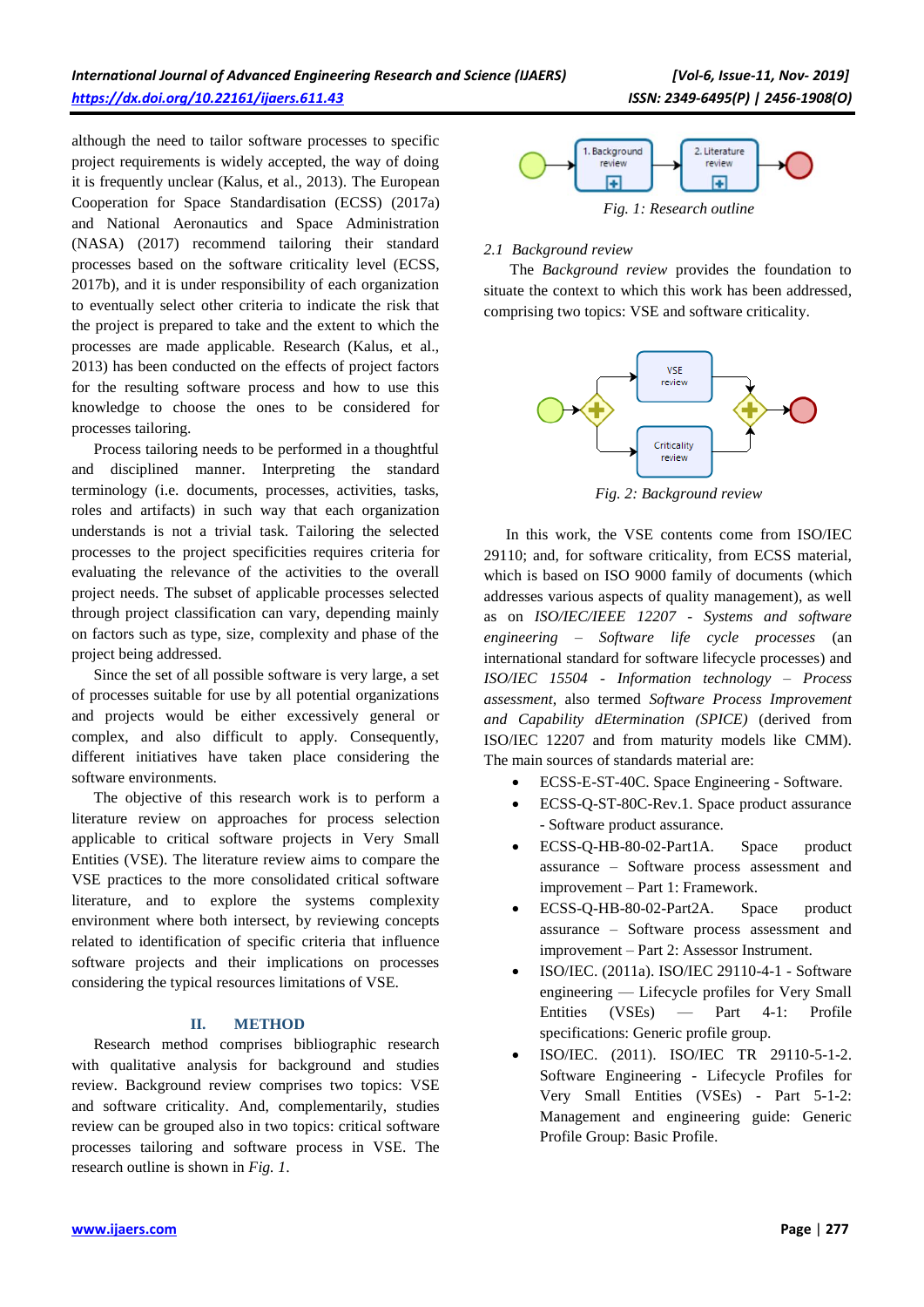#### *2.2 Studies review*

The studies review comprises identification and a synthesis of the papers with greater intersection with the topics of interest. According to Pai et al. (2004), the core five steps of a systematic review process are: (i) review question formulation; (ii) a comprehensive search; (iii) studies evaluation; (iv) results synthesis; and (v) results analysis. Fig. 2 presents the systematic review process.



*Fig.2: Studies review*

Because systematic reviews are time-consuming, when a decision to conduct a review is made, the first step was to formulate a clear, focused question and prepare a protocol. The PICO (Population/Problem, Intervention, Control/ Comparison and Outcome) framework is often used to identify the four critical parts of a well-built research question. The protocol should specify the population (or the topic of interest), the intervention (or exposure) being evaluated, the comparison intervention (if applicable), and the outcome. (Higgins JPT, 2011)A focused question will help in conducting more specific searches of databases, and also in creating unambiguous criteria for selecting studies. TABLE 1 shows the PICO framework for this review.

|              | Description               | Keywords        |
|--------------|---------------------------|-----------------|
| Population/  | Software processes        | Process,        |
| Problem      | tailoring                 | tailoring       |
| Intervention | Critical software         | critical, small |
|              | processes in VSE          | entities        |
| Control/     | $ECSS$ system + $ISO/IEC$ | ECSS, 29110     |
| Comparison   | 29110                     |                 |
| Outcome      | Identification of         |                 |
|              | initiatives on processes  |                 |
|              | tailoring for critical    |                 |
|              | software in VSE           |                 |

*Table 1: PICO framework*

Based on TABLE 1 contents, the research question was: "What initiatives have been proposed for critical software processes tailoring in very small organizations?"

The search was performed on the selected databases: "Science Direct", at www.sciencedirect.com and "IEE Xplore", at https://ieeexplore.ieee.org/Xplore, conducting searches using multiple, alternative terms combined with the Boolean operators "AND" and "OR" for the keywords from the PICO set. Using "OR" for each keyword explodes the search and make it highly sensitive (likely to yield thousands of results), while using AND dramatically narrows the search.

The search strings, defined using combinations of the keywords and extended by adding the term "software", were used in the title, abstract and keywords fields, focusing on exploring works in the field of software process published since January/2000, including journals and conference proceedings.

## **III. RESULTS AND DISCUSSION**

## 3.1 Background review

The first topic presents the VSE fundamentals and related practices. The second topic presents concepts about software criticality based on the perspective presented by ISO and improved by ECSS.

## 3.1.1 Very Small Entities (VSE)

The term "very small entity" (VSE) has been defined by ISO/IEC JTC1/SC7 Working Group 24 and subsequently adopted for use in the ISO/IEC 29110 process lifecycle standard as being "an enterprise, organization, department or project having up to 25 people" (ISO/IEC, 2011b). They have important significance in contributing with valuable products and services as they represent a large majority of enterprises worldwide (Moll, 2013). Because of their size, VSEs differ from larger organizations, with most of the management processes performed more informally and less documented (O'Connor, et al., 2010).

Even though most of the space software has been developed by small groups (Lahoz, et al., 2015), most of the software development Standards do not specifically aim the needs of small enterprises (O'Connor, et al., 2010), a scenario that demands particular attention with establishment of process approaches suitable for small organizations.

For many small software companies, it is a major challenge implementing controls and structures to properly manage their software processes (Larrucea, et al., 2016), and the lack of formalism in their processes may have negative consequences, such as missing important activities and tasks, or having limited ways to demonstrate their quality and be recognized in their domain, consequently they may be put aside from projects (Rodríguez-Dapena, et al., 2017).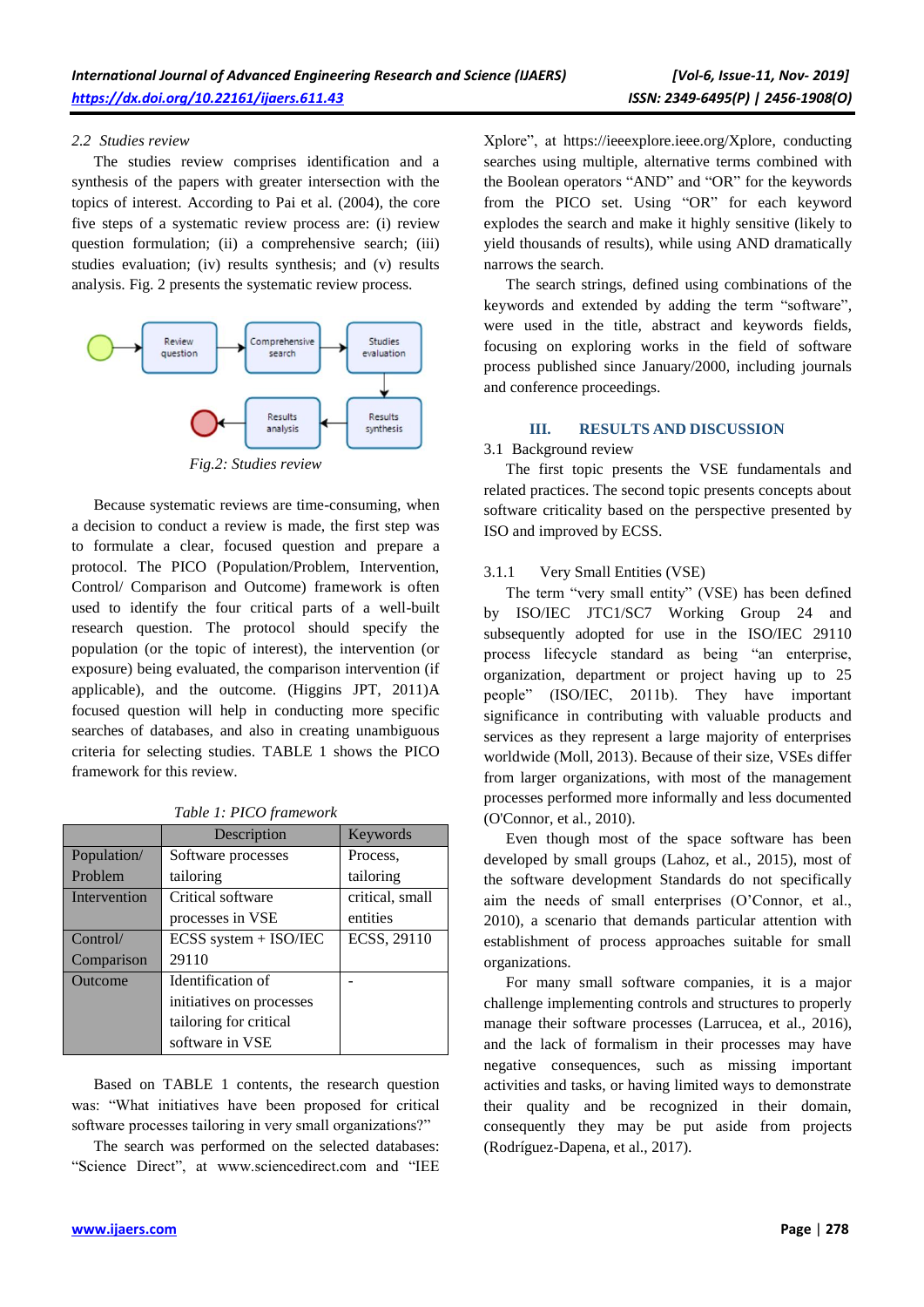ISO/IEC 29110 series of International Standards and Technical Reports objectives to assist and encourage very small software organizations in assessing and improving their software processes (O'Connor, et al., 2011a). Their approach (O'Connor, et al., 2011b) relies on the concept of ISO standardized profiles (SP) making use of pre-existing international standards, such as the software life cycle standard ISO/IEC/IEEE 12207 and the documentation standard ISO/IEC/IEEE 15289. Relevant elements from those standards have been selected to compose subsets of applicable processes, referred to as VSE profiles, targeted to specific project types. The profiles are gathered in profile groups according to the classification of software projects, proposing a progressive approach that addresses most VSEs not involved in critical software development.

ISO/IEC (ISO/IEC, 2016) International Standards and Technical Reports were developed according to the characteristics and needs of VSEs. Beyond size, other factors may affect a profile preparation or selection, such as: Business Models (commercial, contracting, in-house development, etc.); Situational factors (such as criticality, uncertainty environment, etc.); and Risk Levels (Laporte, et al., 2008). Producing one profile for each combination of these factors would result in an unmanageable set of profiles. Consequently, VSE's profiles are grouped in such a way to be applicable to more than one category.

A profile group is composed by elements related by composition of processes (i.e. activities, tasks), by capability level, or both (O'Connor, et al., 2010). The Generic profile group, chosen as reference for this work, comprises a collection of four profiles (Entry, Basic, Intermediate, Advanced), proposing a progressive approach to satisfying most of VSEs as it does not imply any specific domain (ISO/IEC, 2011a).

The four profiles from the Generic profile group are:

- Entry Profile: targets VSEs working on small projects (e.g. at most six person-months effort) and for start-up VSEs that do not have significant experience with large software development projects, and so do not attract contract jobs from larger software firms.
- Basic Profile: describes external or internal projects of a single application by a single team with no special risk or situational factors. To use this Profile, the VSE needs to fulfil basic entry conditions, e.g. documented project statement, feasibility analysis performed, training personnel and infrastructure available.
- Intermediate Profile: describes the management of more than one project in parallel with more than one work team, comprising processes to

identify opportunities, evaluate all agreements or requests from customers for fit with organisational goals and resources, obtain and provide necessary resources to perform, monitor and evaluate all projects.

 Advanced Profile: targeted at VSEs wanting to sustain and grow as an independent competitive system and/or software development business. For that it contains processes to move software in an orderly, planned manner into the operational status such that the system is functional in the operational environment, appropriately handle replaced or retired elements, and to attends critical needs (e.g. per an agreement, per organisational policy, or for environmental, safety, and security aspects).

## 3.1.2 Criticality

IEEE (2002) describes software "whose failure could have an impact on safety, or could cause large financial or social loss" as critical. According to (ECSS, 2017b), if a software error has the potential to cause human lives loss or other major or catastrophic consequences, the software is designated as Safety Critical Software (SCS).

Critical software can be found in several diverse standard regulated environments, such as: Aerospace, Aeronautics, Medical, Railway and Nuclear. Software developments in these different areas must considerer specific factors such as type of software product, role of software in the system, size of the system and level of risk. Software is found from top system functions down to firmware, including safety and mission critical functions, presenting different types of risks according to the variety of possible consequences of a failure in their different environments. (Marques, 2016)

Critical software main reference of processes is ISO/IEC 15504 (superseded by ISO 330xx series), also known as SPICE (Software Process Improvement and Capability dEtermination), which is based on the Process Reference Model (PRM) from ISO/IEC 12207. ECSS definitions are considered for the development of the present research, because the contents of the model defined in ECSS-Q-HB-80-02, called SPICE for Space (S4S), extend SPICE by adding processes and indicators related to specific RAMS (Reliability, Availability, Maintainability and Safety) requirements (*Fig. 3*) from ECSS standards, to ensure that software is developed to perform properly and safely, meeting the project's quality objectives.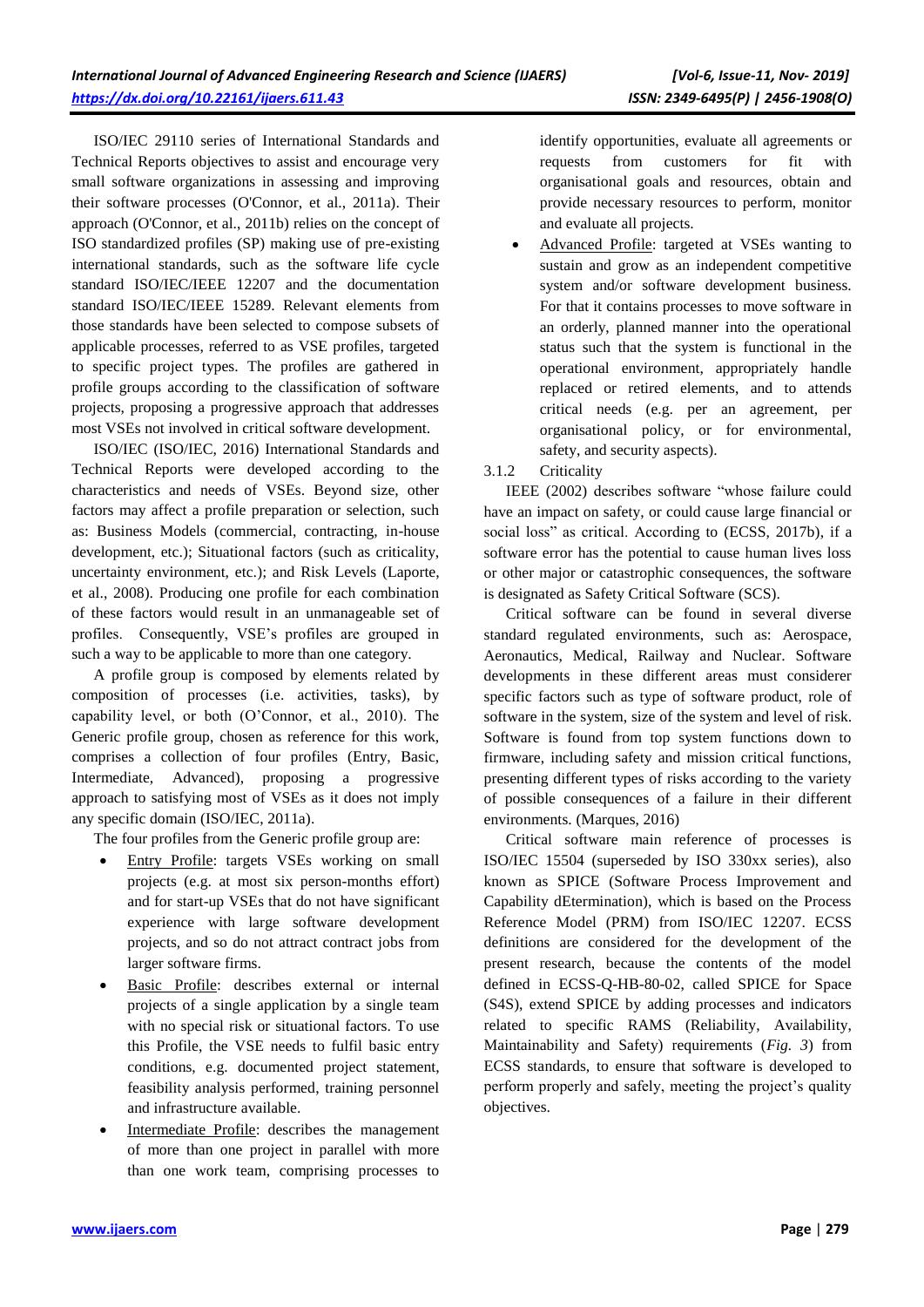

ECSS standards present the criticality definition based on the severity of failures consequences (ECSS, 2009), as described in TABLE 2, where, for each software product type described in the right column, a correspondent criticality category is assigned in the left column, based on the highest criticality of the functions implemented by the software and the existing system compensating provisions. According to this classification, software of criticality category A, B or C is defined as critical; consequently category D denotes non-critical software (ECSS, 2017a).

|  |  |  | Table 2: Software criticality categories definition |  |
|--|--|--|-----------------------------------------------------|--|
|--|--|--|-----------------------------------------------------|--|

| Criticality    | <b>Definition</b>                                                                    |  |  |
|----------------|--------------------------------------------------------------------------------------|--|--|
| category<br>A  | Software involved in category I functions                                            |  |  |
|                | AND: no compensating provisions exist                                                |  |  |
|                | included<br>Software<br>in<br>compensating                                           |  |  |
|                | provisions for category I functions                                                  |  |  |
| B              | Software involved in category I functions                                            |  |  |
|                | of the<br>AND:<br>least one<br>following<br>at                                       |  |  |
|                | compensating provisions is available:<br>- A hardware implementation                 |  |  |
|                | - A software implementation; this software                                           |  |  |
|                | shall be classified as criticality A                                                 |  |  |
|                | - An operational procedure                                                           |  |  |
|                | Software involved in category II functions                                           |  |  |
|                | AND: no compensating provisions exist                                                |  |  |
|                | included<br>Software<br>in<br>compensating                                           |  |  |
|                | provisions for category II functions                                                 |  |  |
| $\overline{C}$ | Software involved in category II functions                                           |  |  |
|                | AND:<br>at least one of the<br>following                                             |  |  |
|                | compensating provisions is available:                                                |  |  |
|                | - A hardware implementation                                                          |  |  |
|                | - A software implementation; this software                                           |  |  |
|                | shall be classified as criticality B                                                 |  |  |
|                | - An operational procedure                                                           |  |  |
|                | Software involved in category III functions<br>AND: no compensating provisions exist |  |  |
|                | included<br>Software<br>compensating<br>in                                           |  |  |
|                | provisions for category III functions                                                |  |  |
|                |                                                                                      |  |  |
| D              | Software involved in category III functions                                          |  |  |
|                | of the<br>following<br>AND:<br>at least<br>one                                       |  |  |

| compensating provisions is available:      |
|--------------------------------------------|
| - A hardware implementation                |
| - A software implementation; this software |
| shall be classified as criticality C       |
| - An operational procedure                 |
| Software involved in category IV functions |
| AND: no compensating provisions exist      |
|                                            |

|  | Source: Adapted from (ECSS, 2017a) |  |  |  |
|--|------------------------------------|--|--|--|
|--|------------------------------------|--|--|--|

The software criticality category (A, B, C, D) is assigned based on safety and dependability aspects, considering the severity of the eventual failure of the most critical function it implements (ECSS, 2017b) as shown in TABLE 3.

|  |  |  | Table 3: Function criticality description |
|--|--|--|-------------------------------------------|
|--|--|--|-------------------------------------------|

| <b>Severity</b>               | Function     | <b>Criteria</b>                     |  |
|-------------------------------|--------------|-------------------------------------|--|
|                               | criticality  |                                     |  |
| Catastrophic                  | $\mathbf I$  | A function that if not or           |  |
| (Level 1)                     |              | incorrectly performed,<br><b>or</b> |  |
|                               |              | whose anomalous behavior,           |  |
|                               |              | can cause one or more feared        |  |
|                               |              | resulting<br>in<br>events           |  |
|                               |              | catastrophic consequences           |  |
| <b>Critical</b>               | $\mathbf{I}$ | A function that if not or           |  |
| (Level 2)                     |              | incorrectly performed, or           |  |
|                               |              | whose anomalous behavior,           |  |
|                               |              | can cause one or more feared        |  |
|                               |              | events resulting in critical        |  |
|                               |              | consequences                        |  |
| <b>Major</b>                  | III          | A function that if not<br>$\alpha$  |  |
| (Level 3)                     |              | incorrectly performed, or           |  |
|                               |              | whose anomalous behavior,           |  |
|                               |              | can cause one or more feared        |  |
|                               |              | events resulting in major           |  |
|                               |              | consequences                        |  |
| <b>Minor</b><br><sub>or</sub> | IV           | A function that if not<br>or        |  |
| <b>Negligible</b>             |              | incorrectly performed, or           |  |
| (Level 4)                     |              | whose anomalous behavior,           |  |
|                               |              | can cause one or more feared        |  |
|                               |              | events resulting in minor or        |  |
|                               |              | negligible consequences             |  |
| $C_{\text{max}}$              |              | an adamted from $(ECCC, 2017)$      |  |

*Source: adapted from (ECSS, 2017b)*

## 3.2 Studies review

The number of publications identified by using the presented criteria is shown in TABLE 4.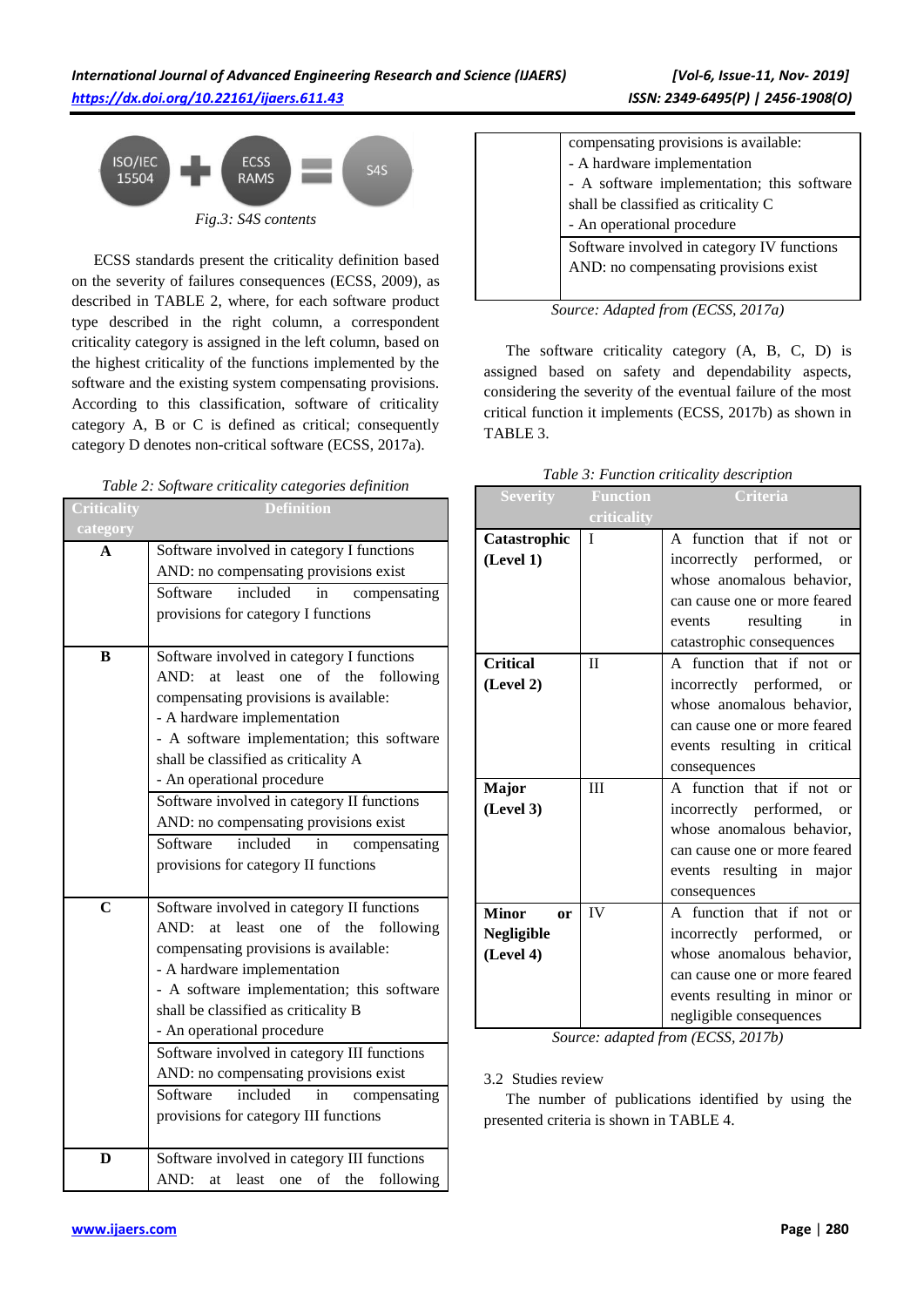| <b>Search string</b>            | <b>Science</b> | <b>TEEE</b>   |
|---------------------------------|----------------|---------------|
|                                 | <b>Direct</b>  | <b>Xplore</b> |
| software AND process AND small  | 267            | 137           |
| entities                        |                |               |
| software AND ECSS OR 29110      | 13             | 68            |
| software AND small entities AND | 54             | 10            |
| tailoring AND process           |                |               |
| software AND critical AND small | 138            | 36            |
| entities                        |                |               |
| <b>Total</b>                    | 472            | 251           |

*Table 1: Search results – Reference date: 07/Nov/2019*

As TABLE 4 shows, the initial search run on Science Direct returned 472 papers and on IEEE Xplore returned 251 papers in total. After a review of titles, duplicate and irrelevant papers were removed and the abstracts review resulted in the selection of 30 publications for further analysis.

After reading completely the selected publications, the data extracted was summarized in this section, divided into two main topics: Critical Software Process Tailoring and Software Processes in Small Entities.

The first topic presents the critical software processes tailoring fundamentals and current limitations analyzed through an historical perspective and according to topics of interest for this research. The second topic presents methodologies and best practices related to software processes in small entities.

## 3.2.1 Critical Software Processes Tailoring

As software development organizations' needs may vary according to multiple factors, any process model to be implemented should be capable of dealing with their differences. Although comprehensive top-down prescriptive models such as CMMI and ISO/IEC 15504 (SPICE) have been used (Gorschek, et al., 2006), literature reports that these so-called heavy models and their evaluation methods are considered expensive by small organizations (Cater-Steel, 2004) (Laryd, et al., 2000) (Johnson, et al., 1997) (Kelly, et al., 1999) (Villalón, et al., 2002) (Schoeffel, et al., 2015), which is related to these models not being extensively deployed and their influence in software industry remains more at a theoretical level (Laporte, et al., 2015).

SPICE initially had several limitations. Routa et al. (2007) reviewed the evolution of the Standard and the parallel achievements of the SPICE Project and the standardization effort in advancing the state of the art in process assessment and improvement. Their work presents the significant advances in understanding of the nature of process capability and its evaluation that have been made possible through SPICE, although it does not present the processes.

Because software malfunctions due to poorly written requirements may cause financial loss, Véras et al. (2015) proposed a benchmark, with 3 checklists to assess the quality of space software specifications, providing a simple and effective way to identify weaknesses and maturity degree of requirements documents. The checklists were applied to telecommand and telemetry software in the Requirements Definition phase.

In (Bujok, et al., 2016) standards from different domains are mapped revealing the presence of common requirements and the potential for the identification of a "Common Core" to be used as a unified framework, addressing the need to comply with multiple international standards regulations in safety critical domains.

Studies have proposed criteria other than criticality for tailoring development processes, mainly related to the variables used for software effort estimation (Kalus, et al., 2013), also demonstrating the correlation between software quality metrics and aspects such as team skill (Wang, et al., 2006).

Kalus & Kuhrmann (2013) present a Systematic Literature Review about criteria for software process tailoring, comprising the dependencies between different criteria and their influence in the software process, concluding that the consequences of the criteria usage remain abstract and are to be interpreted on a project-perproject basis. Their set of 49 project factors that influence software processes tailoring is organized and presented, comprising the names and brief descriptions of project factors categorized in: team - characteristics of the people involved in the project; internal environment organizational aspects of the project's entity; external environment - context where the project takes place; objectiveness - product related features.

Pedreira, et al. (2007) conducted a study about the current practice in software process tailoring, concluding that existing approaches for process tailoring are defined in specific environments, and that a general framework should be developed. The idea of a generic systematic framework is corroborated by (Xu, et al., 2008), that present an investigation about software projects challenges based on interviews, concluding that tailoring affects the software process and environment, and that excessive tailoring can undermine process repeatability and consistency.

Estimation techniques may be applied for the definition of project processes. The main methods for estimation are based either on algorithmic estimation models or on expert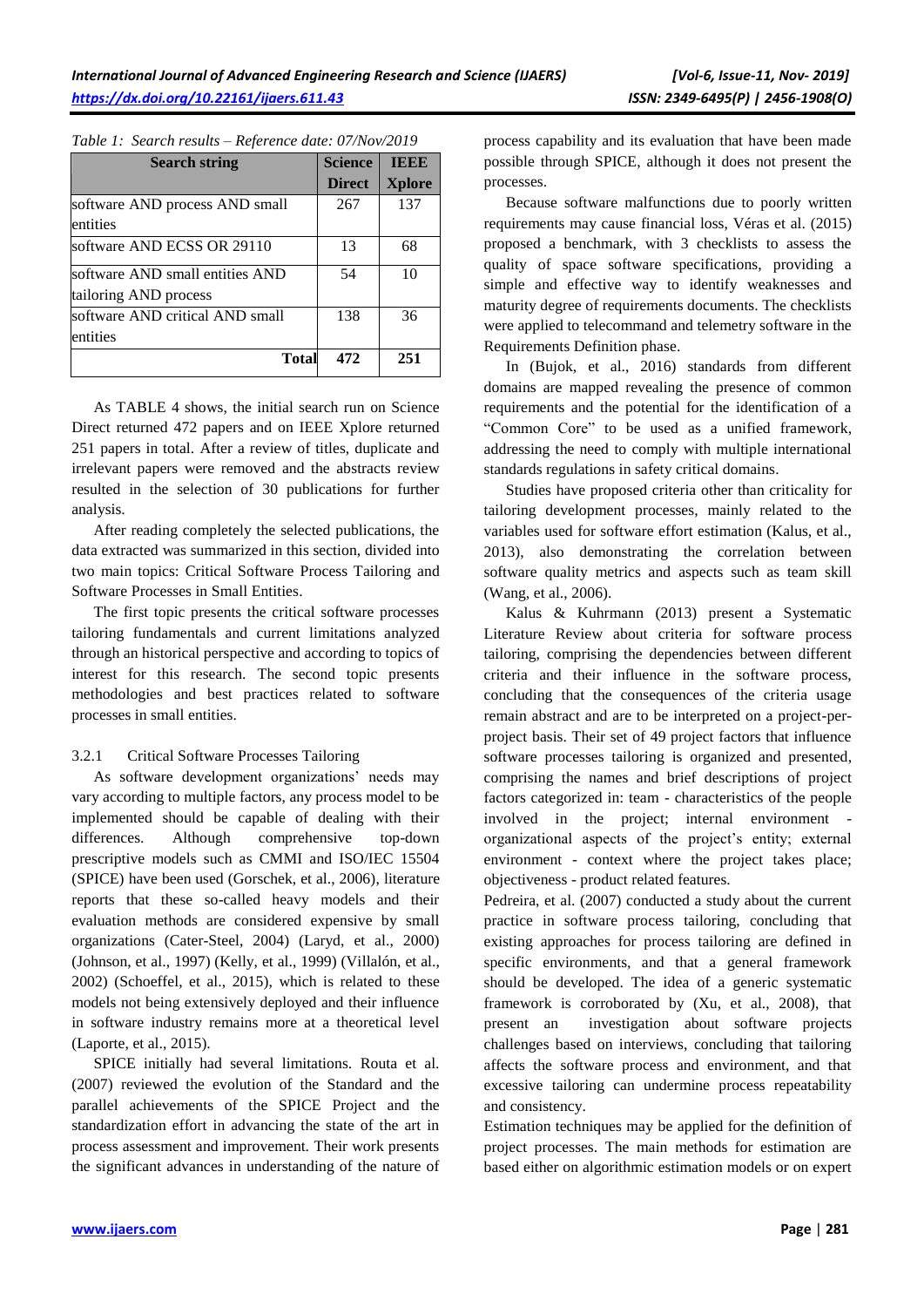estimation techniques, commonly used for appraising software development effort (Jørgensen, et al., 2007). Expert estimation is considered a light process, involving a small number of documentation, as expert estimation relies on expertise to subjectively assess the involved factors, using experts "intuition" alone or combined with historical data and/or checklists, when available, to make estimates (Jørgensen, 2004).

Software estimation approaches lack studies supporting them in detail, though the usual checklist consists of the typical activities (e.g., requirements management, design, prototype, testing, documentation etc.) in a software project (Usman, et al., 2018).

Jørgensen & Molokken (2003) proposed a preliminary checklist, to be customized to include only relevant issues, structured on a project management framework considering scopes comprehending since the typical estimation activity until different project phases. In the VSE critical software context, it may not be feasible to use long checklists covering aspects beyond the typical estimation.

## 3.2.2 Software Processes in Small Entities

Given the limitations in terms of people and money that small organizations have due to their size, they face many challenges in running process assessments (Basri, 2011). Considering this, the assessment method proposed by Pino et al. (2010) sets out the elements needed to assist with diagnosing the process step-by-step in small organizations developing non-critical software while seeking to make the assessment application economically feasible in terms of resources and time.

VSE usually consider that SPI frameworks: are either too expensive to deploy or do not take organizations' specific needs into consideration. Pettersson et al. (2008) presents a light weight assessment and improvement planning (iFLAP) that enables practitioners to base improvement efforts on the issues that are the most critical for the specific organization. Their packaged improvement framework, containing both assessment and improvement planning capabilities, was applied to non-critical software case studies, without presenting the software processes involved.

Evidence has shown that the majority of very small organizations are not adopting existing standards and best practice models because they perceive them as developed by and orientated towards large organizations, therefore pointing out the relevance of the number of people involved in a software project (O'Connor, et al., 2009).

Zarour, et al. (2015) analyzed the reasons behind small organizations failures in Software Process Improvement (SPI). They investigated, through a literature review, the pieces of knowledge and their frequencies that form the best practices for the successful design and implementation of lightweight software process models. They do not present the software processes, but classify a set of 38 best practices into five main categories, covering all aspects of the assessment, namely: assessment method, supportive tool, procedure, documentation, and users.

Yousefal-Tarawneh et al. (2011) proposed the use of XP as software development model and CMMI as SPI model because, SPI traditional models were developed to help large and very large organizations. They present their development process improvement framework, which does not consider Safety Critical Software aspects, comprising the method's stages for developing suitable software by using CMMI-DEV V1.2.

Sanchez-Gordon et al. (2017) reviewed relevant standards, such as ISO/IEC 29110, ISO 10018, OMG Essence and ISO 33014, to develop a framework to integrate human factors in software processes. Their proposed approach integrates international standards in a comprehensive, yet practical, framework addressing the human factors of small companies developing non-critical software. And Laporte & O'Connor (2017) presented an overview of eight implementations process improvement standards and guides for non-critical software in VSE, with a four-stage roadmap to support process improvement activities using ISO/IEC 29110.

Laporte, O'Connor, & Paucar (2015) present seven case studies involving pilot usage of ISO/IEC 29110, comprising a project classification into three categories (small, medium and large), based on characteristics such as duration, team size, number of engineering specialties and engineering fees. This study demonstrated that it is possible to plan and execute non-critical software projects in small settings using proven practices to significantly reduce the number of discrepancies.

Rodríguez-Dapena & Lohier (2017) proposed a stepwise approach to participate in space projects in a feasible way, adding processes from ECSS-Q-HB-80 (S4S) and capability from ISO/IEC 15504 to one of the profiles presented in ISO/IEC 29110. This approach considers different subsets of processes and levels of process capability, but it is only applicable for software criticalities levels D (non-critical) and C (low criticality).

#### **IV. CONCLUSION**

The purpose of this review was to outlook the trends in critical software development studies in VSE within the past twenty years, identifying which practices have been applied to adapt standards and models to software projects.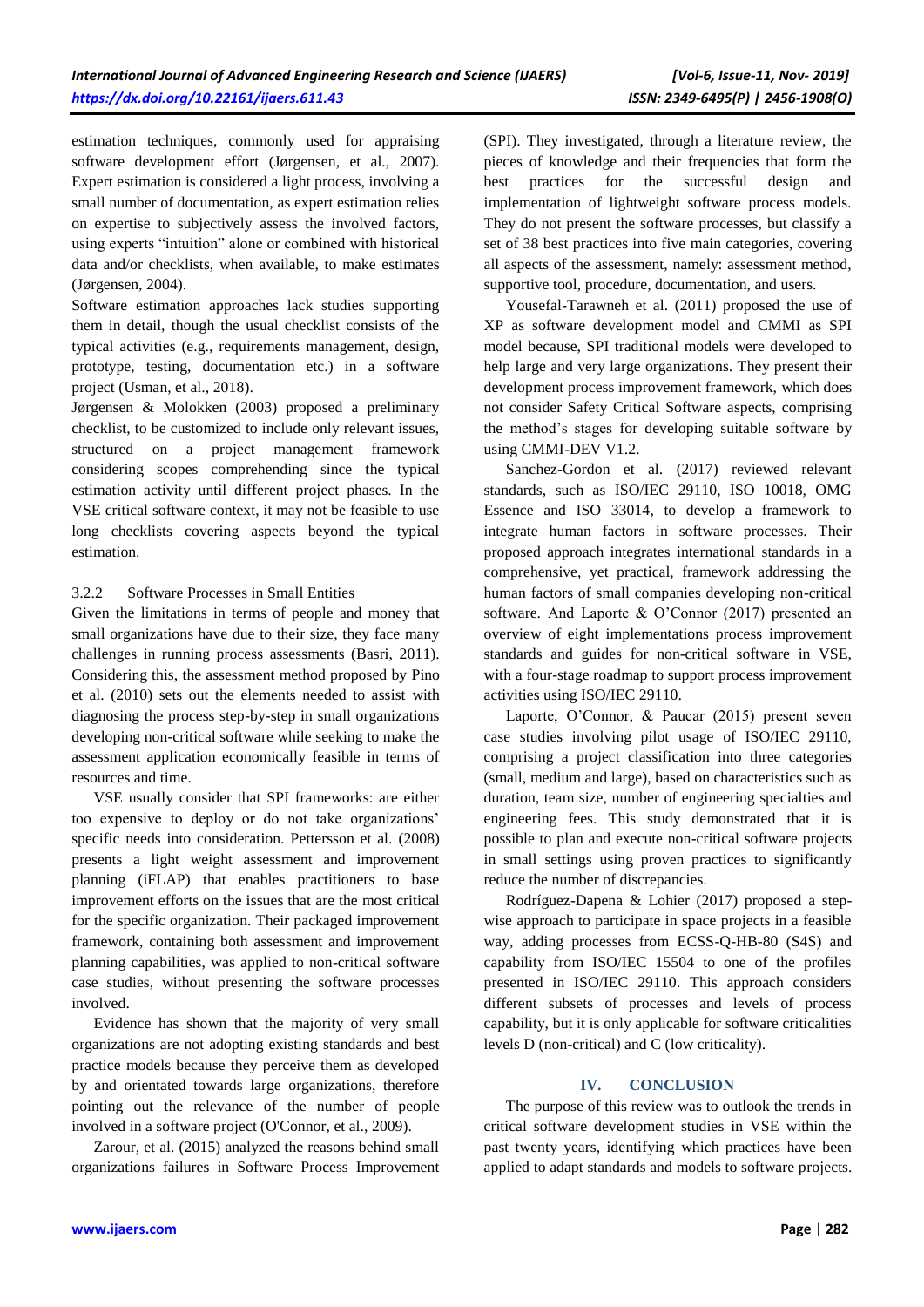Many studies have been proposed to describe process tailoring for software development. The reviewed publications make evident that the tailoring criteria must regard the project specificities to define what processes need to be performed. Furthermore, the methods to select criteria and processes are varied and the development organization is in charge of defining how to implement.

From the research reviewed, it is clear that standard processes are very immersed and widely practiced throughout in development organizations. Along with this, it is also clear that the field of processes tailoring is varied and continues to be studied and analyzed in order to most benefit the product quality. Critical software process tailoring in VSE is still an open issue, though, as the results show scarce research for critical software processes considering the VSE context. This topic is very important as at its center is a concern with helping VSE become better and demonstrate the quality of their processes and products, consequently suggesting the potential of VSE processes within critical software projects scope.

Critical software and VSE standards comparison indicated that these processes present similarities, representing opportunities to use them complementarily. Accordingly, the projects' criteria selection is a means to support the understanding of the influence factors for critical software projects in VSE context and, furthermore, to develop a notion on adequate tailoring.

A systematic approach for process tailoring can be helpful in the VSE context, where team-based expert estimation is usual, there is lack of documentation and new team members might not be aware of all activities and factors that should be accounted for during estimation. Frequently process tailoring is informally performed in VSE and the lack of a documented approach is also likely to result in the loss of useful experience from previous projects.

Further studies are necessary on the use of adequate profiles, comprising simplified and flexible sets of processes according to each software project evaluation, providing evidence on their feasibility with evaluation of their completeness, applicability and usability for critical software in VSE.

#### **REFERENCES**

- [1] Basri, S. O. (2011). A study of software development team dynamics in SPI. Systems, Software and Services Process Improvement (EuroSPI 2011), vol. 172, 143-154. Springer-Verlag.
- [2] Bujok, A. B., MacMahon, S. T., Grant, P., Whelan, D., Rickard, W. J., & McCaffery, F. (2017). Approach to the development of a Unified Framework for Safety Critical Software Development. Computer Standards & Interfaces.
- [3] Bujok, A. B., MacMahon, S. T., McCaffery, F., Dick Whelan2, B. M., & Rickard, W. J. (2016). Safety Critical Software Development – Extending Quality Management System Practices to Achieve Compliance with Regulatory Requirements. International Conference on Software Process Improvement and Capability Determination.
- [4] Cater-Steel, A. (Dec de 2004). PhD Thesis. An evaluation of software development practice and assessment-based process improvement in small software development firms. Queensland, Australia: Griffith University.
- [5] Clarke, P., O'Connor, R., & Leavy, B. (2016). A complexity theory viewpoint on the software development process and situational context. Proceedings of the International Conference on Software and Systems Process (ICSSP '16). New York, NY, USA: ACM.
- [6] ECSS. (2009). ECSS-Q-ST-30-02C. Space product assurance - Failure modes, effects (and criticality) analysis (FMEA/FMECA). ECSS.
- [7] ECSS. (2009a). ECSS-E-ST-40C. Space Engineering Software. Noordwijk, The Netherlands: ESA Requirements and Standards Division.
- [8] ECSS. (2010a). ECSS-Q-HB-80-02-Part1A. Space product assurance – Software process assessment and improvement – Part 1: Framework. Noordwijk, The Netherlands: ESA Requirements and Standards Division.
- [9] ECSS. (2010b). ECSS-Q-HB-80-02-Part2A. Space product assurance – Software process assessment and improvement – Part 2: Assessor Instrument. Noordwijk, The Netherlands: ESA Requirements and Standards Division.
- [10] ECSS. (2017a). ECSS-Q-ST-80C-Rev.1. Space product assurance - Software product assurance. Noordwij, The Netherlands: ESA Requirements and Standards Division.
- [11] ECSS. (15 de Feb de 2017b). ECSS-Q-ST-30C-Rev.1. Space product assurance - Dependability. ECSS.
- [12] Ginsberg, M., & Quinn, L. (November de 1995). Process tailoring and the software capability maturity model. Technical Report CMU/SEI-94-TR-024. Pittsburgh, PA, USA: Software Engineering Institute.
- [13] Gorschek, T., & Wohlin, C. (11 de 2006). Requirements Abstraction Model. Requirements engineering journal, pp. 79-101.
- [14] Higgins JPT, Green S (editors). *Cochrane Handbook for Systematic Reviews of Interventions* Version 5.1.0 [updated March 2011]. The Cochrane Collaboration, 2011. Available from www.handbook.cochrane.org
- [15] IEEE. (2002). IEEE Std 610.12-1990(R2002) . IEEE Standard Glossary of Software Engineering Terminology. USA.
- [16] ISO. (2015). ISO 9000:2015. Quality management systems — Fundamentals and vocabulary. ISO.
- [17] ISO/IEC. (2011a). ISO/IEC 29110-4-1 Software engineering — Lifecycle profiles for Very Small Entities (VSEs) — Part 4-1: Profile specifications: Generic profile group. Geneva - Switzerland: ISO.
- [18] ISO/IEC. (2011b). ISO/IEC TR 29110-5-1-2 Software engineering — Lifecycle profiles for Very Small Entities (VSEs) — Part 5-1-2: Management and engineering guide: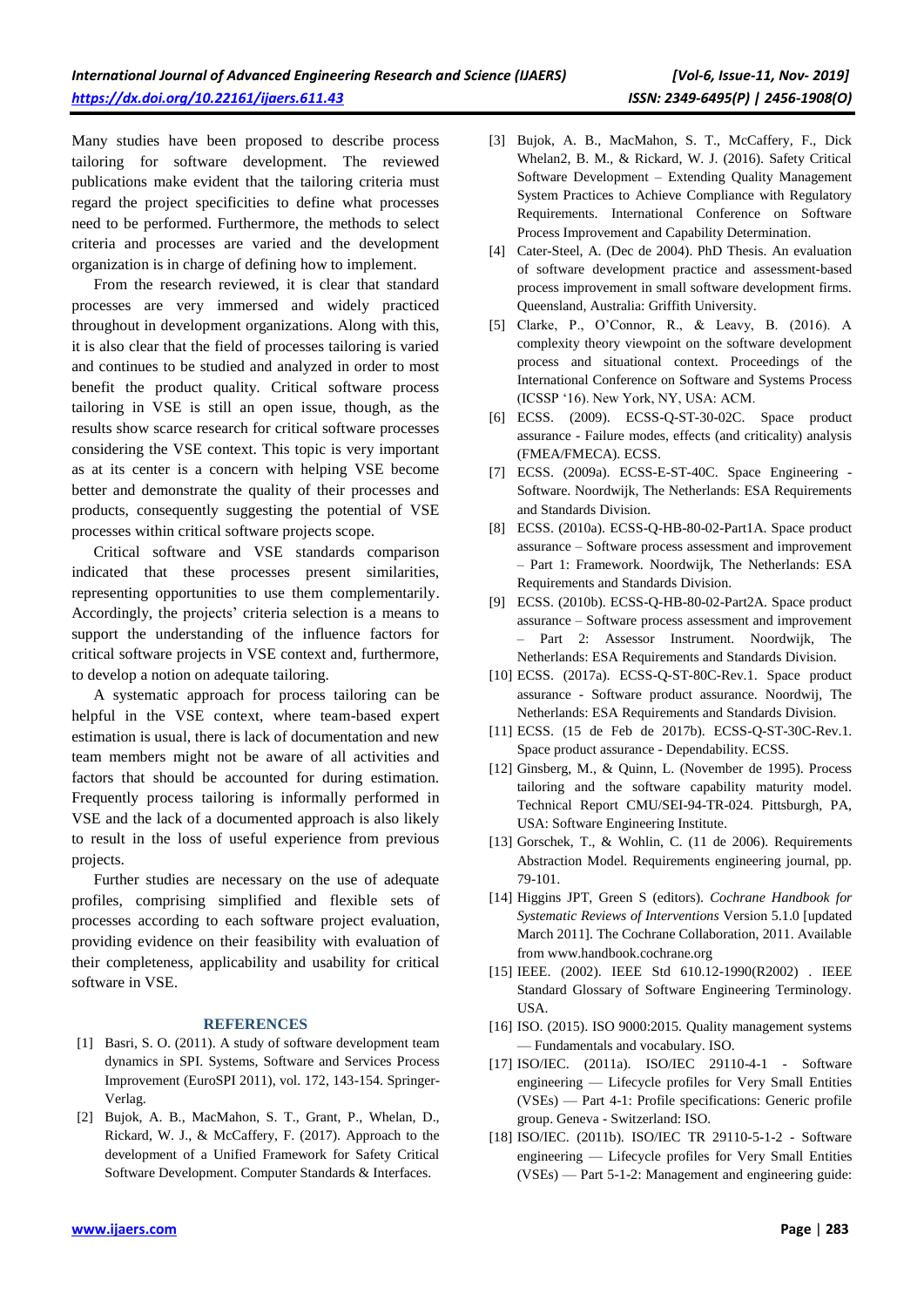Generic profile group: Basic profile. Geneva - Switzerland: ISO.

- [19] Johnson, D. L., & Brodman, J. G. (vol 8 de 1997). Tailoring the CMM for small businesses, small organizations, and small projects. Software Process Newsletter - IEEE Computer Society.
- [20] Jørgensen, M. (2004). A review of studies on expert estimation of software development effort. Journal of Systems and Software , pp. 37–60.
- [21] Jørgensen, M., & Molokken, K. (2003). A preliminary checklist for software cost management Quality Software. 2003 Proceedings Third International Conference, 134– 140. IEEE.
- [22] Jørgensen, M., & Shepperd, M. (2007). A systematic review of software development cost estimation studies. IEEE Transactions on Software Engineering.
- [23] Kalus, G., & Kuhrmann, M. (2013). Criteria for Software Process Tailoring: A Systematic Review. ICSSP 2013 Proceedings of the 2013 International Conference on Software and System Process, 171-180. New York: ACM International Conference Proceeding Series.
- [24] Kelly, D. P., & Culleton, B. (1999). Process improvement for small organizations. Computer, 32(10), 41-47. IEEE.
- [25] Lahoz, C. H., Richter, S., & Rico, D. E. (2015). Rapid Software Process Assessment in the space domain for Very Small Entities. ESA Software Product Assurance Workshop. Frascati, Italy.
- [26] Laporte, C. Y., & O'Connor, R. V. (2017). Software Process Improvement Standards and Guides for Very Small Organizations: An Overview of Eight Implementations. CrossTalk - The Journal of Defense Software Engineering, 30(3).
- [27] Laporte, C. Y., O'Connor, R. V., & Paucar, L. H. (2015). Software Engineering Standards and Guides for Very Small Entities: Implementation in two start-ups. 10th International Conference on Evolution of Novel Approaches to Software . Barcelona, Spain.
- [28] Laporte, C. Y., O'Connor, R. V., & Paucar, L. H. (2016). The Implementation of ISO/IEC 29110 Software Engineering Standards and Guides in Very Small Entities. Evaluation of Novel Approaches to Software Engineering. ENASE 2015. Communications in Computer and Information Science, 599, 162-179. Barcelona, Spain: Springer.
- [29] Laporte, C., Alexandre, S., & O'Connor, R. (2008). A Software Engineering Lifecycle Standard for Very Small Enterprises. EuroSPI2008, 129 - 141. Springer-Verlag.
- [30] Larrucea, X., O'Connor, R. V., Colomo-Palacios, R., & Laporte, C. Y. (March-April de 2016). Software Process Improvement in Very Small Organizations. IEEE Software, pp. 85 - 89.
- [31] Laryd, A., & Orci, T. (2000). First Argentine Symposium on Software Engineering. 133-149. Tandil: ASSE.
- [32] Marques, J. C. (2016). MACRE-SAR: An Agile Model for Software Requirements Specification in Regulated Environments. Doctor Thesis.
- [33] Moll, R. (2013). A bird's eye view of SMEs and risk management. ISO Focus+. Geneva, Switzerland: International Organization for Standardization.
- [34] Munch, J., Armbrunt, O., Kowalczyk, M., & Soto, M. (2012). Software Process Definition and Management. Berlim: Springer-Verlag.
- [35] NASA. (2017). NASA Systems Engineering Handbook. NASA SP-2016-6105 Rev2. National Aeronautics and Space Administration.
- [36] NASA Office of Chief Engineer. (2009). NASA Study on Flight Software Complexity. Pasadena, CA, USA: Systems and Software Division - Jet Propulsion Laboratory - California Institute of Technology.
- [37] Naur, P., & Randell, B. (1969). Software Engineering: a report on a conference sponsored by the NATO Science Comitee. Brussels: NATO.
- [38] O'Connor, R., & Laporte, C. (21-23 de June de 2010). Towards the Provision of Assistance for Very Small Entities in Deploying Software Lifecycle Standards. 11th International Conference on Product Focused Software Development and Process Improvement (Profes2010).
- [39] O'Connor, R., & Coleman, G. (2009). Ignoring 'Best Practice': Why Irish Software SMEs are rejecting CMMI and ISO 9000. Australasian Journal of Information Systems, Vol. 16,(No. 1).
- [40] O'Connor, R., & Laporte, C. (2011a). Deploying Lifecycle profiles for Very Small Entities: An Early Stage Industry View. Proceedings of 11th International SPICE Conference on Process Improvement and Capability dEtermination, CCIS Vol. 155. Springer-Verlag.
- [41] O'Connor, R., & Laporte, C. (2011b). Using ISO/IEC 29110 to Harness Process Improvement in Very Small Entities, Workshop on SPI in SMEs. 18th European Software Process Improvement Conference, CCIS Vol. 172. Springer-Verlag.
- [42] O'Connor, R., Basri, S., & Coleman, G. (2010). Exploring Managerial Commitment towards SPI in Small and Very Small Enterprises. Systems, Software and Services Process Improvement, CCIS Vol. 99, 268-278. Springer-Verlag.
- [43] Pai, M., McCulloch, M., Gorman, J. D., Pai, N., Enanoria, W., Kennedy, G., . . . Colford, J. M. (2004). Systematic reviews and meta-analyses: an illustrated, step-by-step guide. Natl. Med. J. India, pp. 89-95.
- [44] Pedreira, O., Piattini, M., Luaces, M. R., & Brisaboa, N. R. (2007). A Systematic Review of Software Process Tailoring. ACM SIGSOFT Software Engineering Notes, Volume 32 (Issue 3). New York: ACM .
- [45] Pettersson, F., Ivarsson, M., Gorschek, T., & P.Öhman. (2008). A practitioner's guide to light weight software process assessment and improvement planning. Journal of Systems and Software.
- [46] Pino, F. J., Calvache, C. J., Garcia, F., & Piattini, M. (2010). Assessment methodology for software process improvement in small organizations. Information and Software Technology, 52(10), 1044-1061.
- [47] Rodríguez-Dapena, P., & Lohier, P. (2017). How small organizations could participate in Space projects.